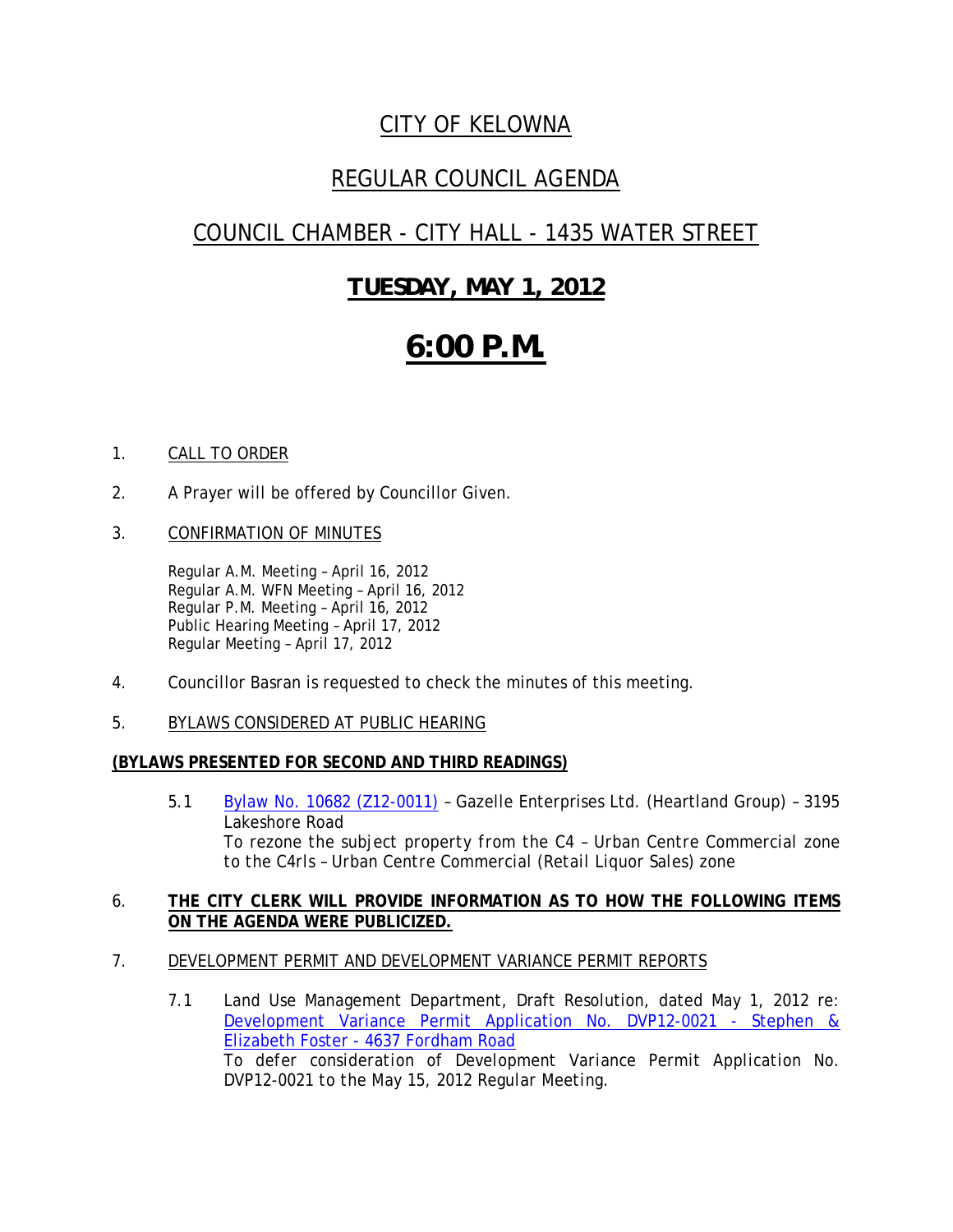7.2 Land Use Management Department, dated March 16, 2012 re: Development Variance Permit Application No. DVP12-0032 - Ian and Marguerite Sisett (Weninger Construction) - 3112 Watt Road **City Clerk to state for the record any correspondence received. Mayor to invite anyone in the public gallery who deems themselves affected by the required variance(s) to come forward**

To consider staff recommendation NOT t*o authorize the issuance of three Development Variance Permits in order to allow the addition of a second storey over the portion of the existing non-conforming single storey accessory building on the subject property.* 

- 7.3 Land Use Management Department, dated April 5, 2012 re: Development Variance Permit Application No. DVP12-0038 - Nicole & Kerry Begrand-fast - 4920 Westridge Drive **City Clerk to state for the record any correspondence received. Mayor to invite anyone in the public gallery who deems themselves affected by the required variance(s) to come forward** *To authorize the issuance of a Development Variance Permit to allow a swimming pool to be located in a front yard where one is not permitted; To authorize the issuance of a Development Variance Permit to vary the minimum front yard from 6.0 m required to 2.0 m proposed.*
- 7.4 Land Use Management Department, dated April 5, 2012 re: Development Variance Permit Application No. DVP12-0034 - Corcoran Industries Ltd. & 634562 BC Ltd. (Ken Corcoran) - 316 Poplar Point Drive **City Clerk to state for the record any correspondence received. Mayor to invite anyone in the public gallery who deems themselves affected by the required variance(s) to come forward**

*To authorize the issuance of a Development Variance Permit to vary the maximum front yard setback from 4.5 m required to 0.6 m proposed.* 

- 7.5 Land Use Management Department, dated April 3, 2012 re: Development Variance Permit Application No. DVP12-0045 - Daniel & Jamie Kreeft (Reg Rempel) - 1371 Mountain Avenue **City Clerk to state for the record any correspondence received. Mayor to invite anyone in the public gallery who deems themselves affected by the required variance(s) to come forward** *To authorize the issuance of a Development Variance Permit to vary the maximum allowable height of a retaining wall from 1.2 meters permitted to 3.05 meters proposed.*
- 7.6 Land Use Management Department, dated March 13, 2012 re: Development Variance Permit Application No. DVP11-0137 - Cara Glen Estates Ltd. (Keystone Design) - 520 Caramillo Court **City Clerk to state for the record any correspondence received. Mayor to invite anyone in the public gallery who deems themselves affected by the required variance(s) to come forward** *To authorize the issuance of a Development Variance Permit to vary the maximum building height from 9.5 m to 2½ storeys permitted to 10.25 m / 3 storeys proposed as per Schedule A; To authorize the issuance of a Development Variance Permit to vary the maximum height of retaining walls from 1.2 m permitted to 2.0 m proposed.*